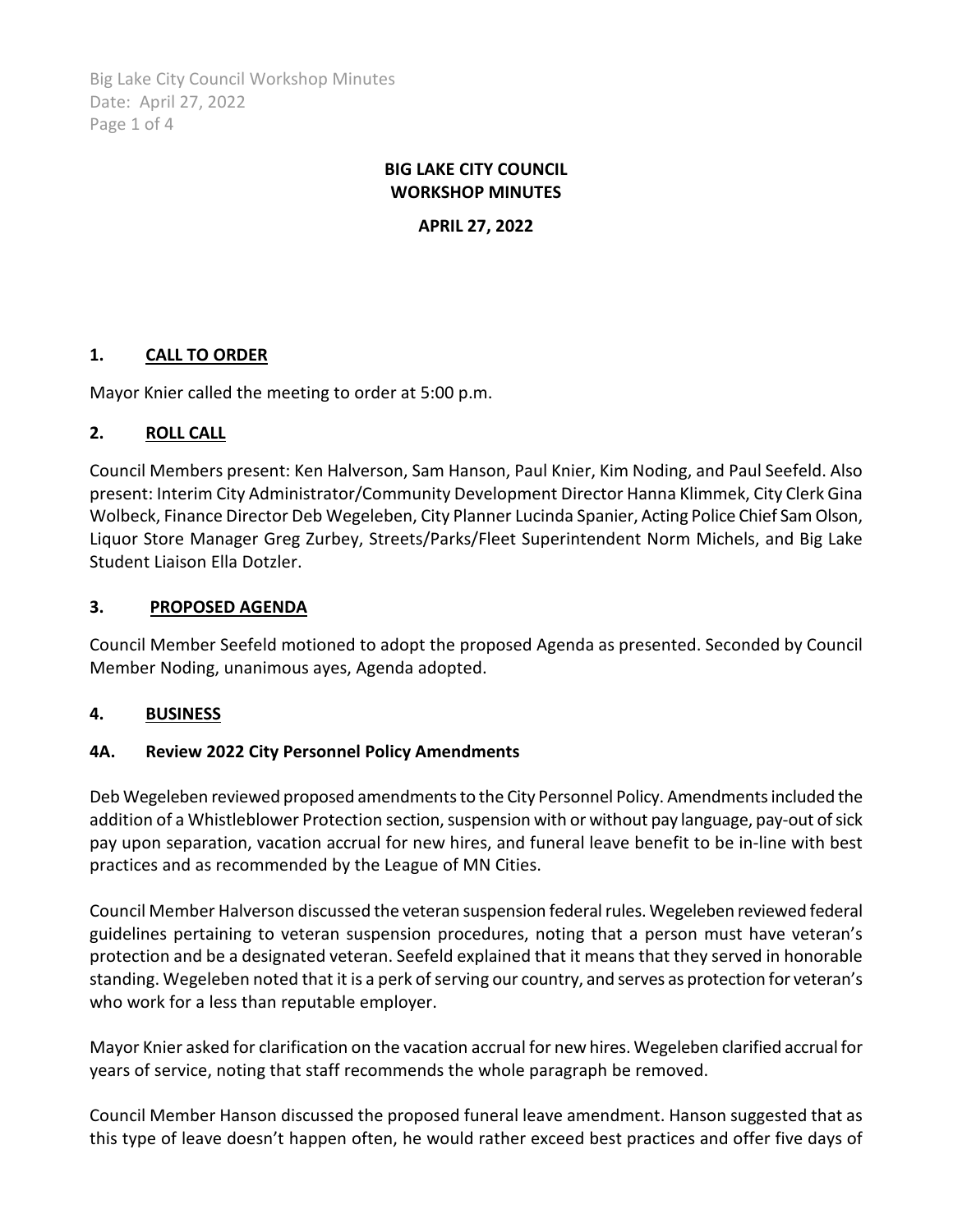Big Lake City Council Workshop Minutes Date: April 27, 2022 Page 2 of 4

funeral leave for employees who lose an immediate family member. Halverson asked what the definition is for immediate family. Wegeleben reviewed language in the personnel policy as it relates to which family members would be considered an immediate family member which includes parent, step-parent, spouse, child, step-child, brother, sister, step-brother, step-sister, grandparent, grandchild, spouse's parents, brother and sister in-law, and a member of the immediate household. Halverson stated he agrees with Hanson on offering a five-day paid leave. Hanson stated that he would rather go above and beyond. Council Member Noding expressed that she experienced the loss of a child and understands the need to go above and beyond. Noding agreed that offering a five-day leave is not excessive. Wegeleben clarified that a staff person would be allowed to take additional time off which would come out of their time-off bank. Mayor Knier discussed that staff does have their 200 hours of paid time off. Halverson noted that we could have a new employee who doesn't have the time-off accrual so the five days leave makes sense to him. Knier stated that he can see the need when an employee loses a close family member, but he is just looking out for taxpayer's dollars. Hanson stated that an employee might choose not to take the full five days if they aren't needed. Knier stated that he is fine with the five-day funeral leave change.

Council directed Staff to move forward with changes to the personnel policy as discussed and with the change to funeral leave to five days for immediate family members.

## **4B. Review On-site Fuel Options**

Norm Michels reviewed the Public Works Department process for fueling City owned vehicles and equipment, and noted that Staff has been monitoring the cost and time of fueling at local fuel stations in Big Lake. Michels reviewed that having on-site fuel availability, Staff would be able to control fuel quality and moisture in both diesel and unleaded fuels, as well as the ability to monitor microbial levels that can be present in the ultra-sulfur diesel fuels. Fueling on-site would also be a time savings by eliminating the need to drive vehicles to the station and would eliminate the need to haul off-road equipment to the fuel station. Michels noted that the Police and Public Works Departments currently average \$30,000 in fuel purchases each year, and discussed that the Police and Fire Departments have expressed interest in participating in purchasing fuel on-site at Public Works. Michels asked for feedback from Council on if they want Staff to further research installing on-site fuel tanks at the Public Works facility.

Mayor Knier discussed that most theft happens from internal sources, and asked for feedback on what the plan would be to monitor that. Greg Zurbey reviewed a key fob security feature and how fuel usage can be monitored. Michels reviewed the key fob system that he has researched.

Council Member Halverson discussed the high cost of using off-site fuel options in labor and equipment. Halverson stated that this was looked at 7 years ago and the issue at that time was getting power to the fuel site. He asked that if we do decide to do this, can we piggy-back with the County on the cost of fuel. Michels discussed how competitive the fuel market is, and noted that what we will be saving on is the markup at the pump and the time spent fueling. The projected savings is expected to be between .08 to .18 cents per gallon from purchasing at the pump.

Council Member Seefeld asked if the tanks would be above ground. Michels indicated that they would be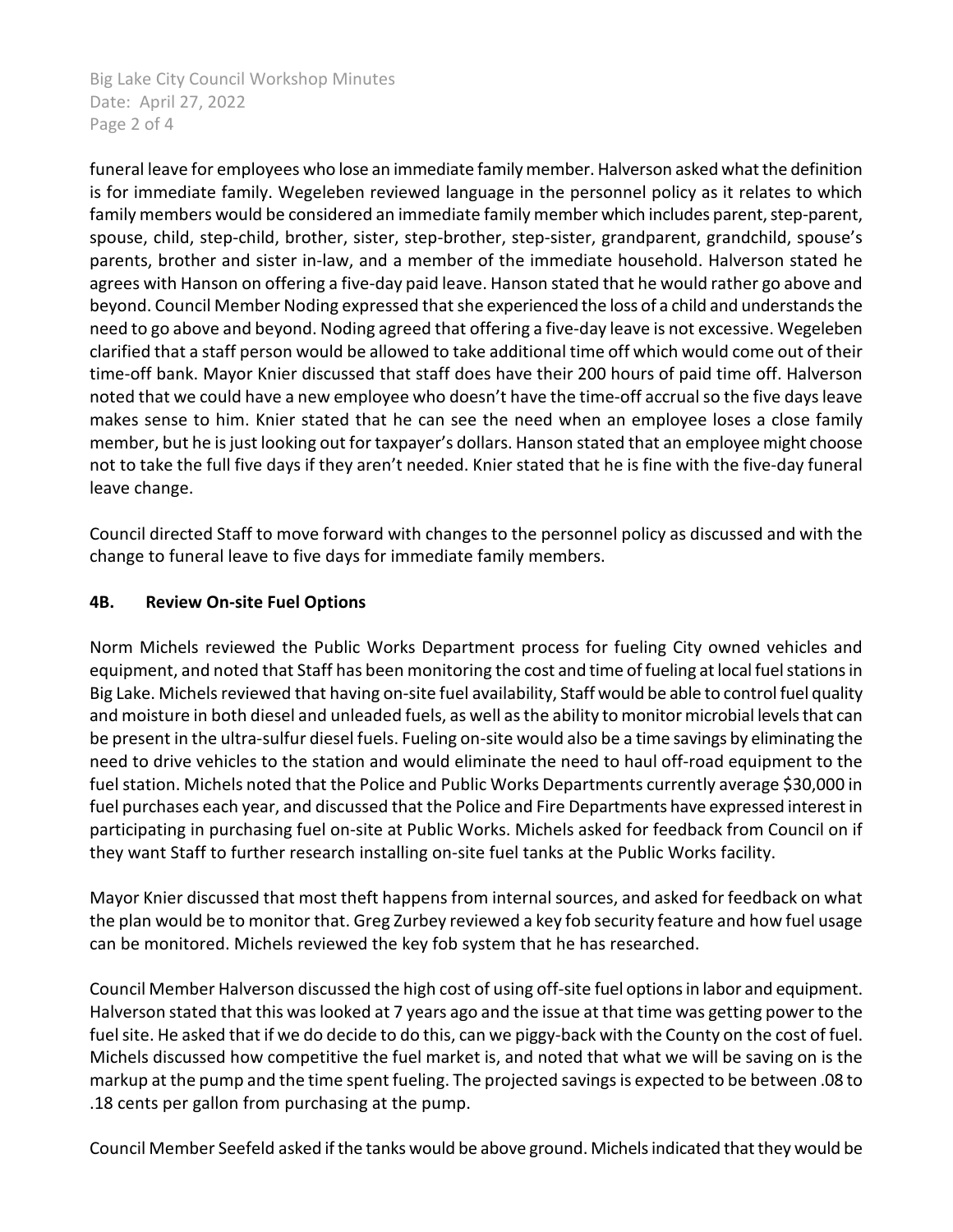Big Lake City Council Workshop Minutes Date: April 27, 2022 Page 3 of 4

above ground unleaded and diesel fuel tanks. Michels indicated that fuel is a competitive market and there are multiple fuel providers that provide this option. Knier stated that he wants to know what this project would cost on the front end.

Halverson asked if there is a way to distribute installation costs between departments that will use the fuel. Wegeleben discussed that the initial cost would be funded from the CIP fund.

Knier also discussed that we need to consider that the Police Department could potentially have to travel further to fuel up at the Public Works Facility rather than just fueling at a local gas station. Michels responded that the Police Department is the department that initially requested this two years ago. Michels also discussed that from a safety standpoint, the Public Works Facility would be a safer access for fueling City vehicles, rather than accessing some of the gas station sites.

Council Member Hanson discussed that the Fire Department has had issues with some of the stations losing credit cards that they have on file, and now we have fire fighters having to get reimbursed for fuel purchases on fire vehicles. Hanson also asked if we would consider installing a Def Reservoir. Michels reviewed this product noting that it has a very short shelf life. Halverson also discussed freezing issues as well. Michels stated that it could create problems if we carry this in a bulk supply.

Council directed Staff to move forward with further researching costs and processes for installation of an on-site fuel program.

## **4C. New Ideas Discussion**

Council Member Seefeld discussed previous Council discussion about talking with the City Attorney. He stated that he doesn't see a problem with abstaining from a vote for any reason, and would like our bylaws to allow for that. Mayor Knier discussed that some people would say that you have a job to do so you should do it. Council Member Halverson stated that according to Soren, it is legal to abstain. Seefeld noted that if you feel that you are serving your constituents by abstaining, then Council should be able to do that. Knier stressed that he doesn't want to see 2:0 votes all the time because officials are abstaining. Council Member Hanson noted that he doesn't feel there was a question of legality, but that the bylaws state that you have to have a conflict of interest to abstain from a vote. Council Member Halverson discussed that we can't write a bylaw that supersedes the law, but we can make a rule that makes it stronger, but you can't make a rule that overrides it or makes it weaker. Council directed Staff to make the bylaws match up to law in reference to abstaining from a vote and bring back to Council for consideration.

Norm Michels provided information on the barricades that are set up at the boat landing. Public Works staff will be monitoring the concrete separation and collapse at the landing, and noted that half of the boat access is open, but the other side is blocked off for safety reasons. Michels also discussed proposed landscaping upgrades at the Veteran's Park, indicating that he doesn't see a problem with the improvements and he supports the project. Wegeleben noted that some donations have been received and the person heading the project up would like the project done by Memorial Day. They expect that all